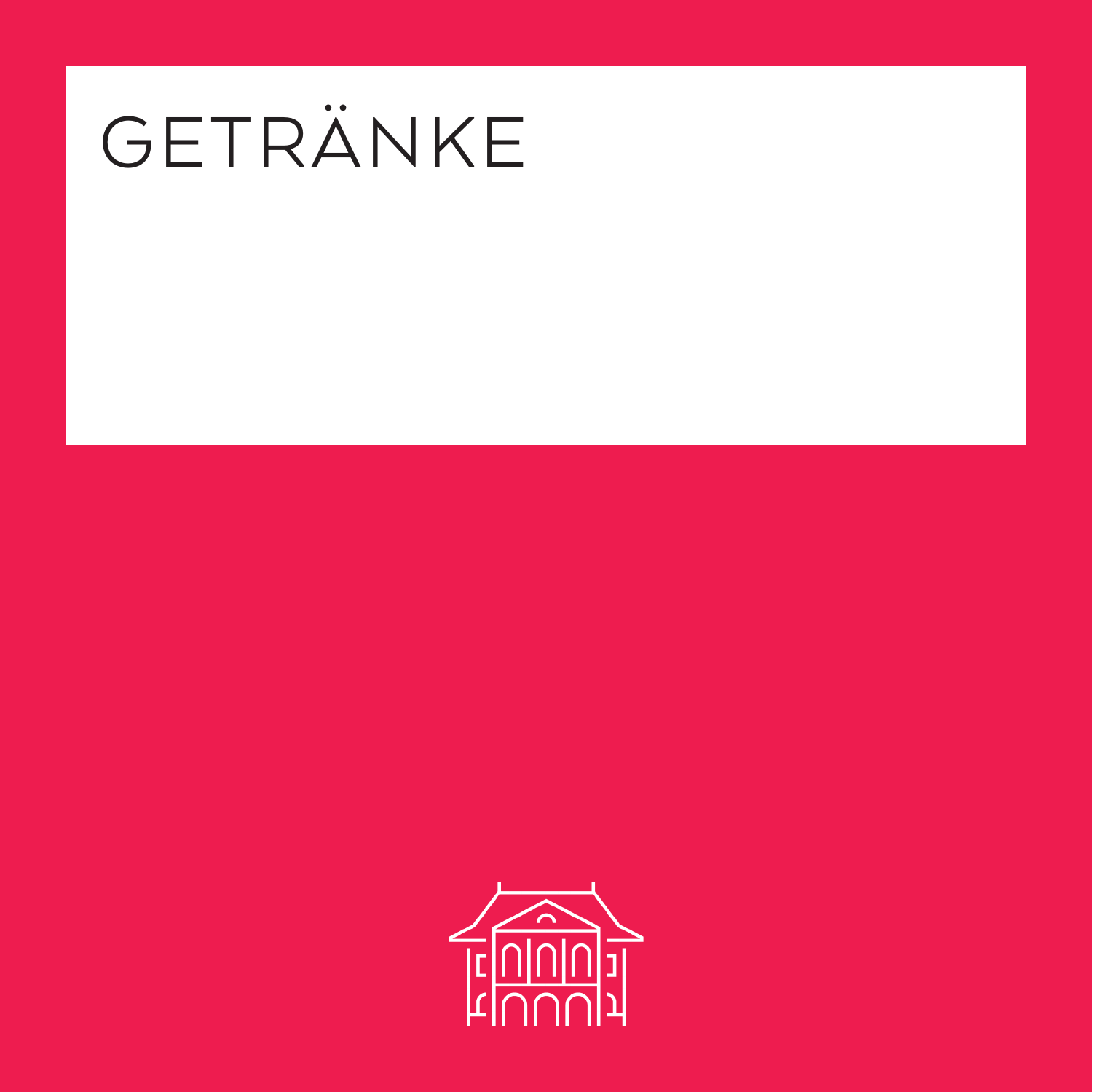## **SCHAUM- UND WEISSWEINE**

#### **CHAMPAGNER**

| Vincent & Gaspar Brochet                    | La Rosée ler Cru        | Montagne de Reims | 75 cl  | $112 -$   |
|---------------------------------------------|-------------------------|-------------------|--------|-----------|
| Vincent Renoir « 72 mois »                  | <b>Brut</b>             | Montagne de Reims | 75 cl  | $98 -$    |
| Robert & Thomas Barbichon Réserve 4 Cépages | Brut                    | Côte des Bar      | 75 cl  | $98 -$    |
|                                             |                         |                   | 150 cl | $196 -$   |
| <b>PROSECCO</b>                             |                         |                   |        |           |
| Althea Brut (Glera)                         | Azienda Agricola Althea | Veneto            | 75 cl  | $77 -$    |
| <b>WEISSWEIN SCHWEIZ</b>                    |                         |                   |        |           |
| Bielersee Casino Schässu (Chasselas)        | Sabine & Andy Krebs     | Bern              | 75 cl  | $56. - .$ |
|                                             |                         |                   | 150 cl | $112 -$   |
| Chardonnay La Neuveville                    | Domaine Froté           | Bern              | 75 cl  | $79 -$    |
|                                             |                         |                   | 150 cl | $158 -$   |
| Pinot Gris Domaine la Colombe               | L., V. & R. Paccot      | Waadt             | 75 cl  | $62 -$    |
|                                             |                         |                   | 140 cl | $124 -$   |
| Villette Grand Cru (Chasselas)              | Domaine du Daley        | Waadt             | 75 cl  | $66 -$    |
| Bianco di Merlot Terre Alte                 | Gialdi Vini             | Tessin            | 75 cl  | $61 -$    |
| Malanser Riesling Sylvaner                  | Weingut From            | Graubünden        | 75 cl  | $69 -$    |
| <b>WEISSWEIN DEUTSCHLAND</b>                |                         |                   |        |           |
| Schiefer Riesling                           | Van Volxem              | Mosel             | 75 cl  | $61 -$    |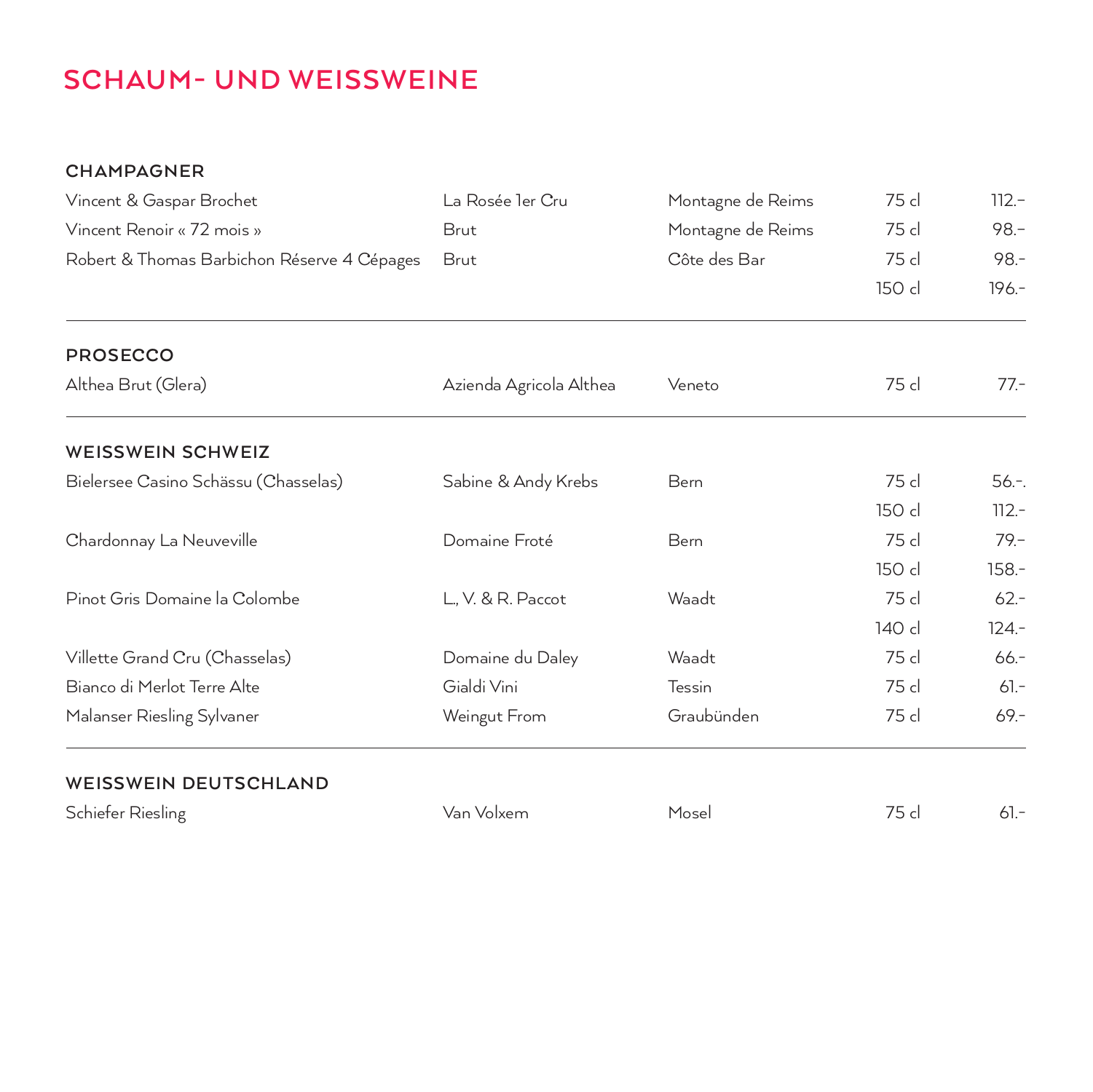#### **WEISSWEIN FRANKREICH**

| Senteurs des Vignes                                       | Domaine Albert Mann  | Elsass      | 75 cl  | $53 -$  |
|-----------------------------------------------------------|----------------------|-------------|--------|---------|
| (Gewürztraminer, Pinot Gris, Auxerrois, Riesling, Muscat) |                      |             |        |         |
| Chablis (Chardonnay)                                      | Samuel Billaud       | Burgund     | 75 cl  | $79 -$  |
| Cuvelier Bordeaux Blanc AOC (Sauvignon Blanc)             | Cuvelier et Fils     | Loire       | 75 cl  | $55 -$  |
| Pouilly Fumé Petit Fumé (Sauvignon Blanc)                 | Michel Redde & Fils  | Loire       | 75 cl  | $65 -$  |
| <b>WEISSWEIN ITALIEN</b>                                  |                      |             |        |         |
| Südtiroler Pinot Grigio                                   | Tramin               | Südtirol    | 75 cl  | $59 -$  |
| T Bianco (Chardonnay, Sauvignon Blanc, Weissburgunder)    | Tramin               | Südtirol    | 75 cl  | $59 -$  |
| Roero Arneis                                              | Cornarea             | Piemont     | 75 cl  | $69 -$  |
|                                                           |                      |             | 150 cl | $138 -$ |
| Il Bianco (Sauvignon Blanc, Viognier)                     | Brancaia             | Toskana     | 75 cl  | $58 -$  |
| <b>WEISSWEIN SPANIEN</b>                                  |                      |             |        |         |
| Verdejo                                                   | Bodegas Menade       | Rueda       | 75 cl  | $59 -$  |
| Albariño Barbuntin                                        | Quinta da Cousela    | Rias Baixas | 75 cl  | $61 -$  |
| <b>WEISSWEIN PORTUGAL</b>                                 |                      |             |        |         |
| Pormenor Branco                                           | Pormenor Vinhos      | Douro       | 75 cl  | $64 -$  |
| (Codega de Larinho, Rabigato, Malvasia Fina)              |                      |             |        |         |
| <b>WEISSWEIN ÖSTERREICH</b>                               |                      |             |        |         |
| Grüner Veltliner Am Berg                                  | Weingut Bernhard Ott | Wagram      | 75 cl  | $63 -$  |
| Sauvignon Blanc Röschitz                                  | Gruber-Röschitz      | Weinviertel | 75 cl  | $49 -$  |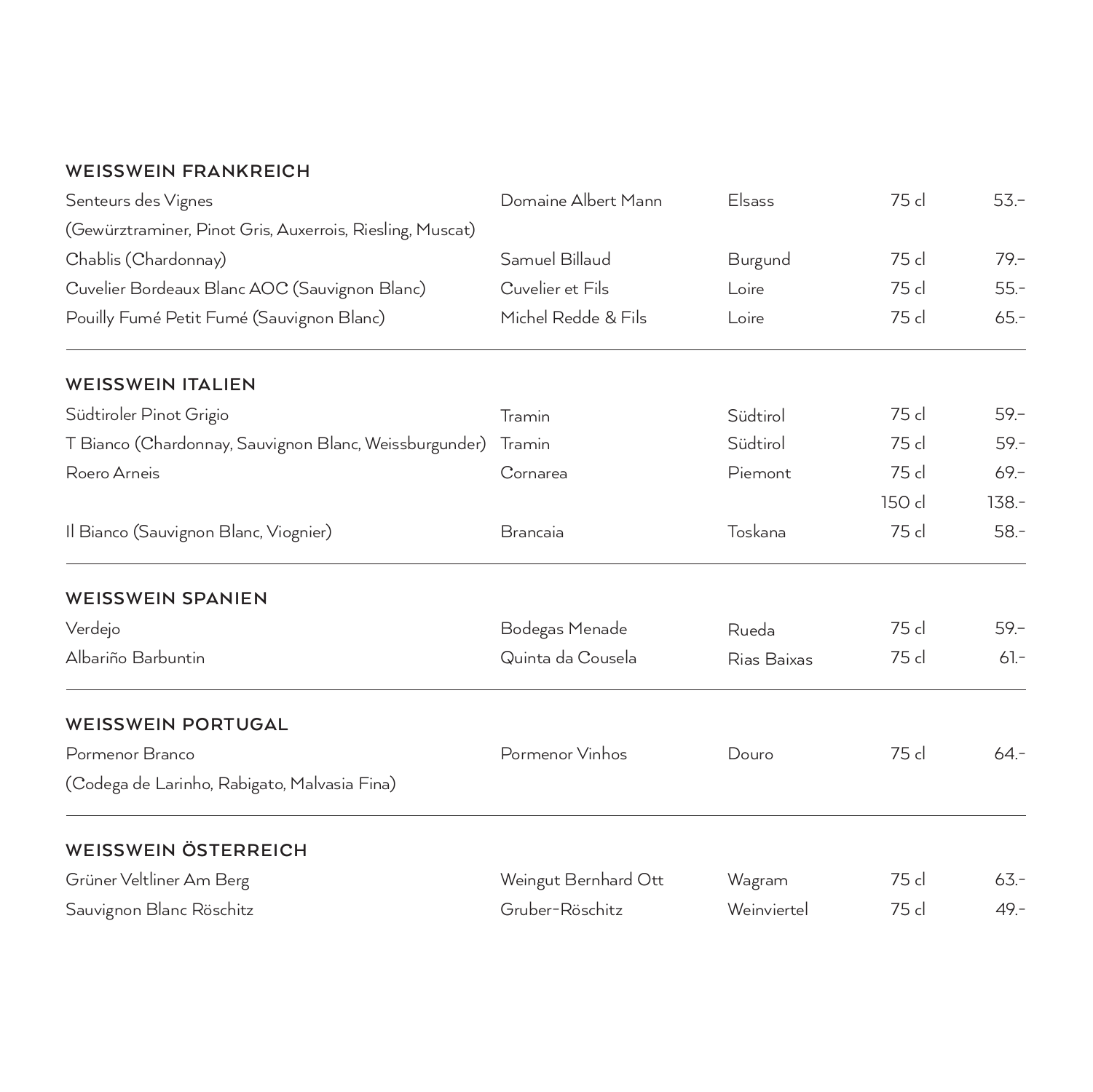## **ROTWEINE**

#### **ROTWEIN SCHWEIZ**

| Bärnerwy Bielersee Pinot Noir             | Sabine & Andy Krebs       | Bern       | 75 cl  | $64 -$  |
|-------------------------------------------|---------------------------|------------|--------|---------|
|                                           |                           |            | 150 cl | $128 -$ |
| Fläscher Pinot Noir                       | Hansruedi & Patrick Adank | Graubünden | 75 cl  | $66 -$  |
|                                           |                           |            | 150 cl | $132 -$ |
| La Colombe Rouge (Gamaret, Syrah, Merlot) | L., V. & R. Paccot        | Waadt      | 75 cl  | $75 -$  |
| Terre Alte Merlot Rosso                   | Gialdi Vini               | Tessin     | 75 cl  | $61 -$  |
| Ronco di Persico (Merlot)                 | Huber Vini                | Tessin     | 75 cl  | $79 -$  |
|                                           |                           |            |        |         |

#### **ROTWEIN FRANKREICH**

| Les Calcinaires rouge                        | Domaine Gauby              | Côtes Catalanes | 75 cl  | $57 -$  |
|----------------------------------------------|----------------------------|-----------------|--------|---------|
| (Syrah, Mouvèdre, Grenache noir, Caignan)    |                            |                 | 150 cl | $114 -$ |
| Syrah Sensastion du Nord                     | Domaine P. & Ch. Bonnefond | Rhône Nord      | 75 cl  | $51 -$  |
| Merlot                                       | Triennes (DRC & Dujac)     | Provence        | 75 cl  | $61 -$  |
|                                              |                            |                 | 150 cl | $122 -$ |
| Pavillon de Taillefer, St. Émilion Grand Cru | Château Taillefer          | Bordeaux        | 75 cl  | $80 -$  |
| (Merlot, Cabernet Franc)                     |                            |                 |        |         |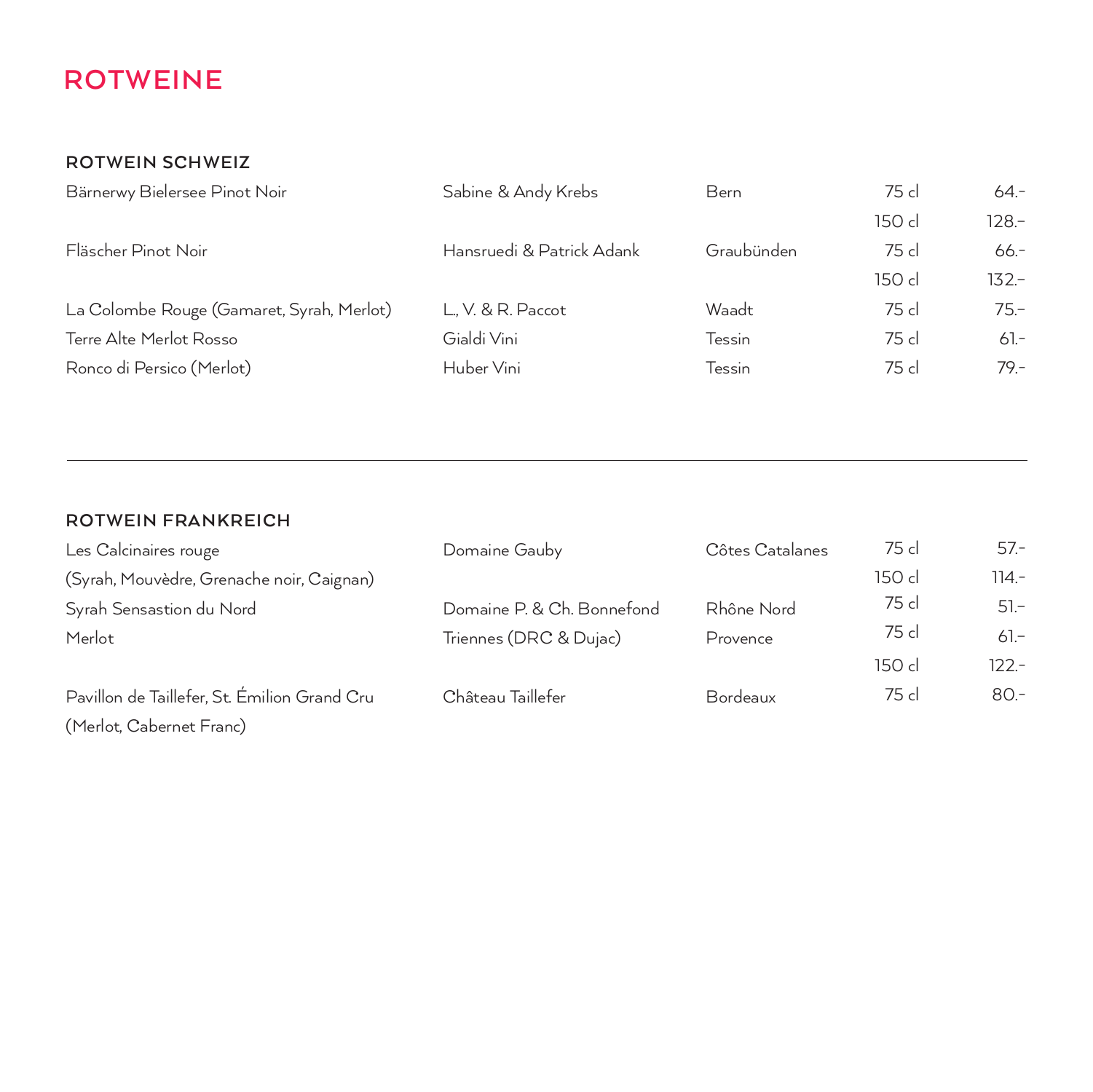#### **ROTWEIN ITALIEN**

| Barbera d'Alba DOC                                           | Moccagatta           | Piemont          | 75 cl  | $63 -$   |
|--------------------------------------------------------------|----------------------|------------------|--------|----------|
| Valpolicella Classico Superiore Ripasso Corte Sant'Anna      | Rubinelli Vajol      | Veneto           | 75 cl  | $56 -$   |
| (Corvina, Corvinone, Rondinella, Oseleta)                    |                      |                  |        |          |
| Rosso di Montalcino (Sangiovese)                             | Piancornello         | Toskana          | 75 cl  | $69 -$   |
| Le Sughere Maremma                                           | Rocca di Frassinello | Toskana          | 75 cl  | $70 -$   |
| (Sangioveto, Merlot, Cabernet Sauvignon)                     |                      |                  | 150 cl | $140 -$  |
| Montepulciano d'Abruzzo                                      | Torre dei Beati      | Abruzzen         | 75 cl  | $59 -$   |
| TRE IGT (Sangiovese, Merlot, Cabernet Sauvignon)             | Brancaia             | Toskana          | 75 cl  | $59 -$   |
|                                                              |                      |                  | 150 cl | $118. -$ |
| C'd'C Rosso IGP                                              | Cristo di Campobello | Sizilien         | 75 cl  | $58 -$   |
| (Nero d'Avola, Merlot, Cabernet Sauvignon, Syrah)            |                      |                  | 150 cl | $116. -$ |
| <b>ROTWEIN SPANIEN</b>                                       |                      |                  |        |          |
| Gotes del Priorat (Garnacha, Cariñena)                       | Alfredo Arribas      | Priorat          | 75 cl  | $69 -$   |
|                                                              |                      |                  | 150 cl | $138 -$  |
| Vina Sastre Tinto Roble (Tempranillo)                        | Bodegas HNOS Sastre  | Ribera del Duero | 75 cl  | $59 -$   |
|                                                              |                      |                  | 150 cl | $118. -$ |
| Remelluri Rioja Reserva                                      | Remelluri            | Rioja Alavesa    | 75 cl  | $85 -$   |
| (Garnacha, Graciano, Tempranillo)                            |                      |                  |        |          |
| Torno Crianza DOC (Tempranillo)                              | Hacienda el Ternero  | Rioja            | 75 cl  | $56 -$   |
|                                                              |                      |                  | 150 cl | $112 -$  |
| Gallinita Ciega, Roble DO (Tempranillo)                      | Bodegas Arrocal      | Ribera del Duero | 75 cl  | $58 -$   |
| <b>ROTWEIN PORTUGAL</b>                                      |                      |                  |        |          |
| Rocim Canviete / Sackmesser                                  | Herdade do Rocim     | Alentejo         | 75 cl  | $49 -$   |
| (Touriga Nacional, Aragonez, Alicante Bouschet, Trincadeira) |                      |                  | 150 cl | $98 -$   |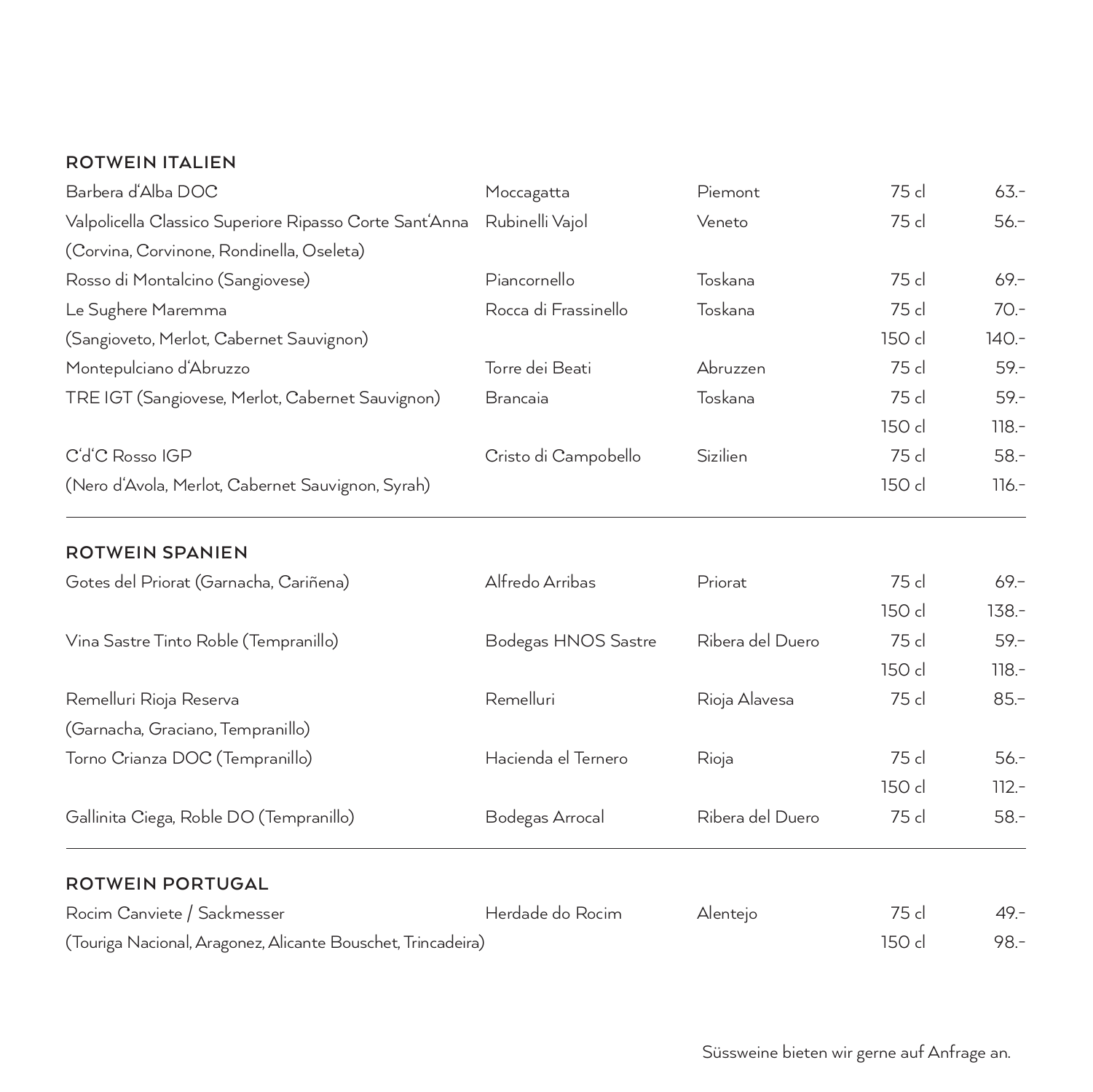# **MINERAL UND FRUCHTSÄFTE**

| MINERALWASSER                                                                |                 |                 |
|------------------------------------------------------------------------------|-----------------|-----------------|
| Eptinger (mit oder ohne Kohlensäure)<br>Eptinger (mit oder ohne Kohlensäure) | 33 cl           | 4.50            |
|                                                                              | 100 cl          | $9 -$           |
| <b>SOFTDRINKS</b>                                                            |                 |                 |
| Casino iistee (hausgemachter Eistee)                                         | 100 cl<br>33 cl | $14 -$<br>$5 -$ |
| Coca-Cola                                                                    |                 |                 |
| Coca-Cola Zero                                                               | 33 cl           | $5 -$           |
| Rivella rot                                                                  | 33 cl           | $5 -$           |
| Elmer Citro                                                                  | 33 cl           | $5 -$           |
| Apfelschorle                                                                 | 33c             | $5 -$           |
| Tonic Water                                                                  | 20 cl           | $5 -$           |
| Bitter Lemon                                                                 | 20 cl           | $5 -$           |
| <b>FRUCHTSÄFTE</b>                                                           |                 |                 |
| Orangensaft                                                                  | 100 cl          | $14 -$          |
| Apfelsaft                                                                    | 75 cl           | $16 -$          |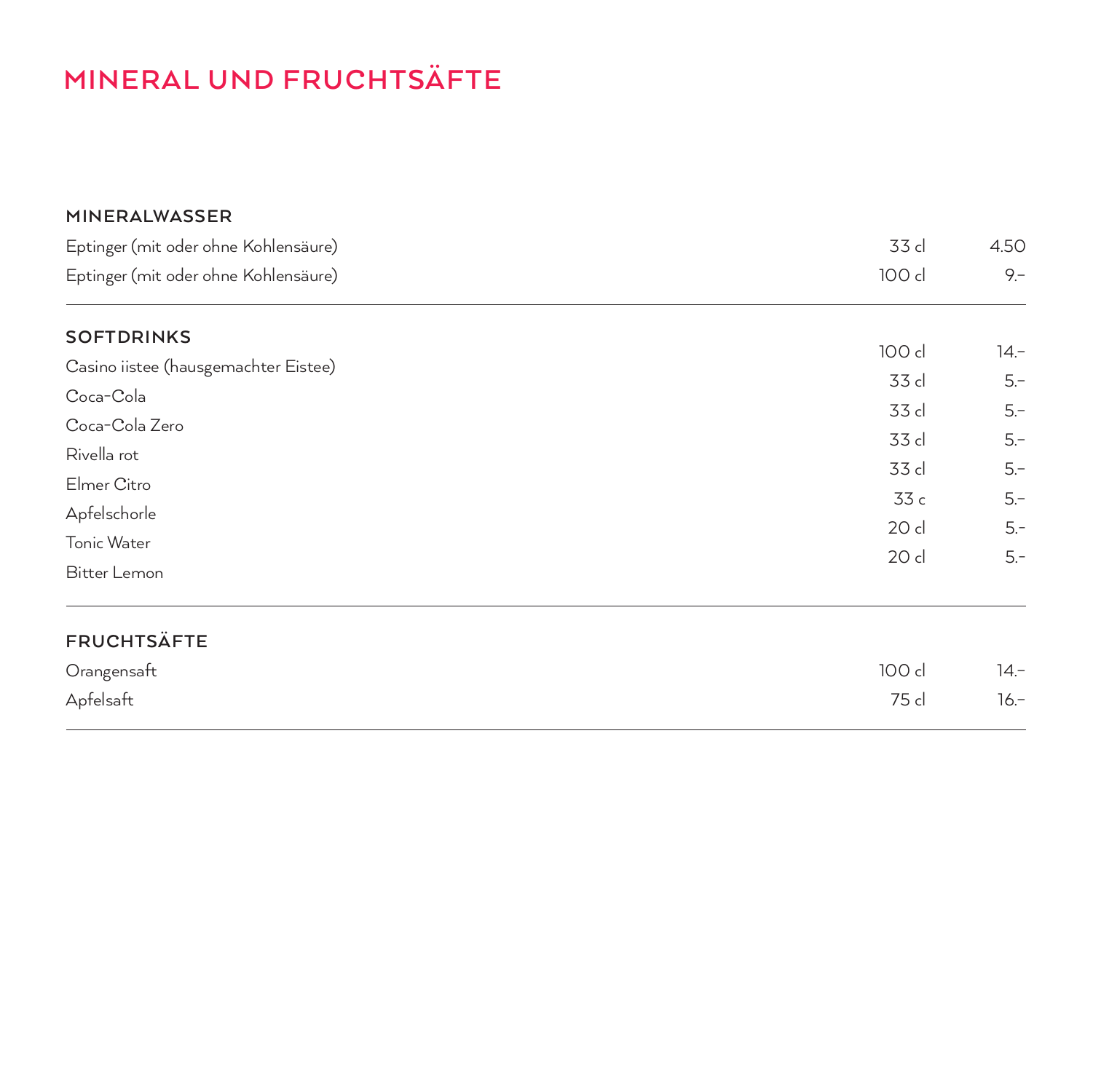## **BIER UND DRINKS**

| <b>BIER</b>                                                                                                                                                                                  |           |         |
|----------------------------------------------------------------------------------------------------------------------------------------------------------------------------------------------|-----------|---------|
| Felsenau Bärner Müntschi                                                                                                                                                                     | 33 cl     | 5.50    |
| Felsenau Schümli alkoholfrei                                                                                                                                                                 | 33 cl     | 5.50    |
| Bier im Offenausschank Bärner Junker, Ittiger Amber oder Birra Morretti                                                                                                                      | 201       | $300 -$ |
| WELCOMEDRINK                                                                                                                                                                                 |           |         |
| Quitten Kir (Prosecco und Quittensirup)                                                                                                                                                      | pro Drink | $12 -$  |
| Quitten Tonic (Tonic Water und Quittensirup, ohne Alkohol)                                                                                                                                   | pro Drink | $10. -$ |
| Aperol Spritz (Aperol, Prosecco, Mineralwasser, Orange)                                                                                                                                      | pro Drink | $12 -$  |
| Aperol Tonic (Orange Spritz, Tonic Water, Limette, ohne Alkohol)                                                                                                                             | pro Drink | $10.-$  |
| <b>LONGDRINKS</b>                                                                                                                                                                            |           |         |
| Longdrink "klassisch" 4cl Spirituose nach folgender Auswahl und klassichen Mischgetränken                                                                                                    | pro Drink | $12 -$  |
| Plymouth Original Gin, Absolut Vodka, Havanna Club Añejo Rum 3 Años, Jameson Irish Whiskey                                                                                                   |           |         |
| Longdrink "deluxe" 4cl Premium Spirituosen nach folgender Auswahl und klassichen Mischgetränken<br>Monkey 47 Gin, Belvedere Vodka, Havanna Club Añejo Rum 7 Años, Wild Turkey Burbon Whiskey | pro Drink | $15. -$ |
| <b>COCKTAILS</b>                                                                                                                                                                             |           |         |
| Bärner Mule (Ingwerer, Spicy Ginger und Limette)                                                                                                                                             | pro Drink | $16. -$ |
| Mojito (Havanna Club Añejo Rum 3 Años, Soda, Rohrzucker, Limette und Minze)                                                                                                                  | pro Drink | $16. -$ |
| Gin Basil (Plymouth Original Gin, Tonic Water, Basilikum)                                                                                                                                    | pro Drink | $16. -$ |